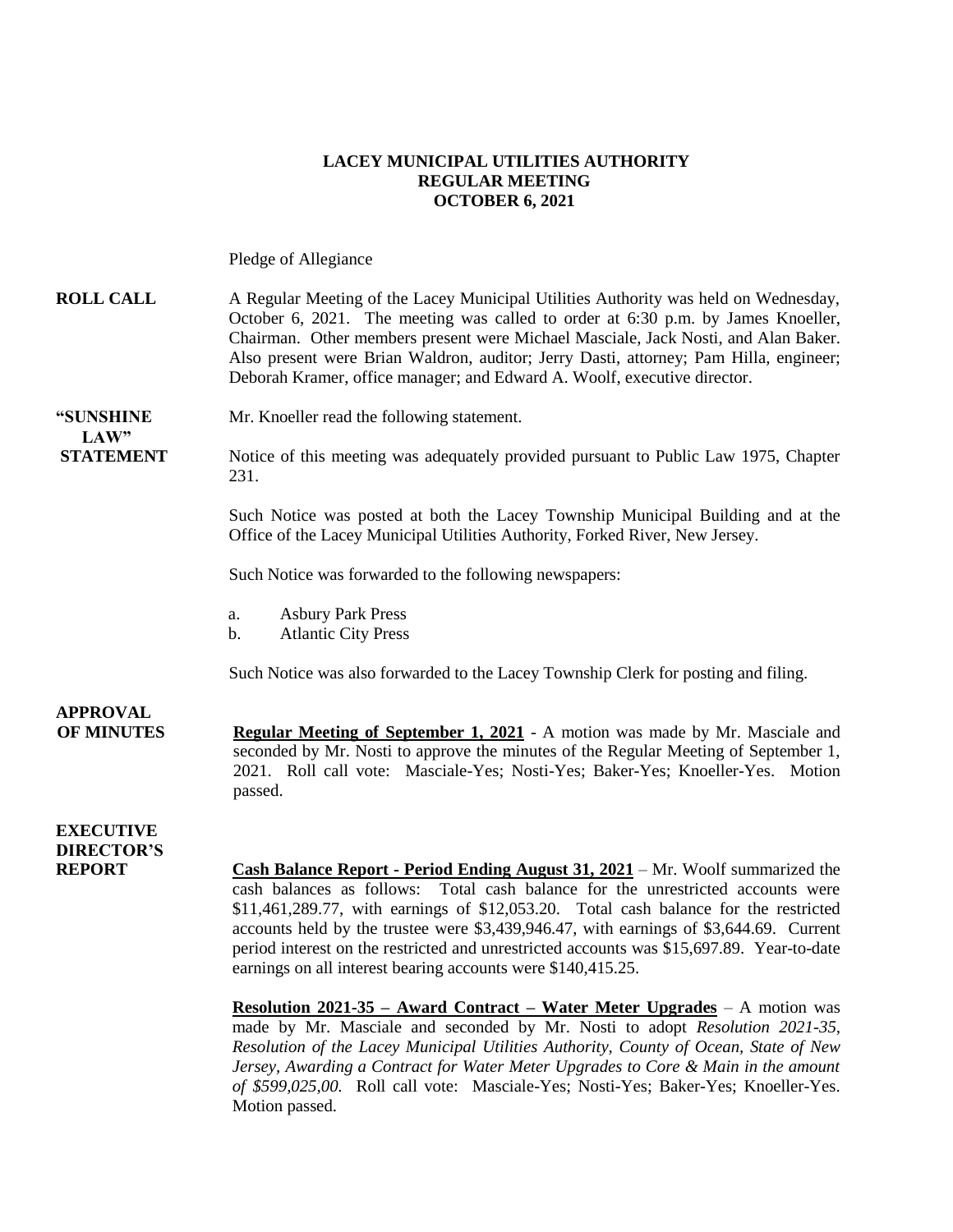**Chemical Supplies** – Mr. Woolf requested authorization to advertise and receive bids for 2022 chemical supplies. Roll call vote: Nosti-Yes; Masciale-Yes; Baker-Yes; Knoeller-Yes. Motion passed.

**Proposed 2022 Sewer and Water Budget** - Mr. Woolf stated the Finance Committee discussed and reviewed the 2022 sewer and water budgets in detail. He prepared and submitted the proposed budgets for the Commissioners review. A motion was made by Mr. Nosti and seconded by Mr. Masciale to approve the 2022 water and sewer budgets. Roll call vote: Nosti-Yes; Masciale-Yes; Baker-Yes; Knoeller-Yes. Motion passed.

## **BUSINESS**

**REPORT** The business report was submitted for review.

**ENGINEER'S**

**REPORT Resolution 2021-34 – Acceptance of Maintenance Bond – Release Performance Bond and Final Payment – Change Order No. 1 – Sewer Rehabilitation Project** – On recommendation by the Authority's engineer, a motion was made by Mr. Nosti and seconded by Mr. Masciale to adopt *Resolution 2021-34, Resolution of the Lacey Municipal Utilities Authority, County of Ocean, State of New Jersey, Acceptance of Maintenance Bond, Release of Performance Bond and Final Payment, Change Order No. 1, Sanitary Sewer Rehabilitation Project, North American Pipeline Services, LLC.*  Roll call vote: Nosti-Yes; Masciale-Yes; Baker-Yes; Knoeller-Yes. Motion passed.

> **Solar System for Administration Building & Water Treatment Plant #2** – Mrs. Hilla reported construction has commenced at both the Administration building and the Water Treatment Plant and is approximately 95% complete. Her office recommends payment No. 4 in the amount of \$54,961.34.

> **Antenna Read and Meter/MXU Replacement Phase 1 –** Mrs. Hilla reported specifications for the Phase 1 fixed base antenna read system and MXU replacements has been prepared. Notice to Bidders was issued September 1 and bid opening was held on September 22, 2021.

> **Cleaning, Televising Sewer Rehabilitation** – Mrs. Hilla reported construction has commenced and the cleaning and televising of the mains is substantially complete. Rehabilitation of manholes is scheduled to start week of October 4<sup>th</sup>.

> **Pole Barn** – Mrs. Hilla reported construction has commenced. Her office anticipates substantial completion of pole bard at the end of October. Exception will be for the overhead doors due to long lead times.

### **ATTORNEY'S REPORT**

**AMR & Water Meter Upgrade** – Mr. Dasti reported his office reviewed the bid specs submitted by the sole bidder.

**Cleaning & Televising Project S-3** – Mr. Dasti reported his office reviewed the contract documents and correspondence from R&V. A letter of approved has been forwarded to the executive director.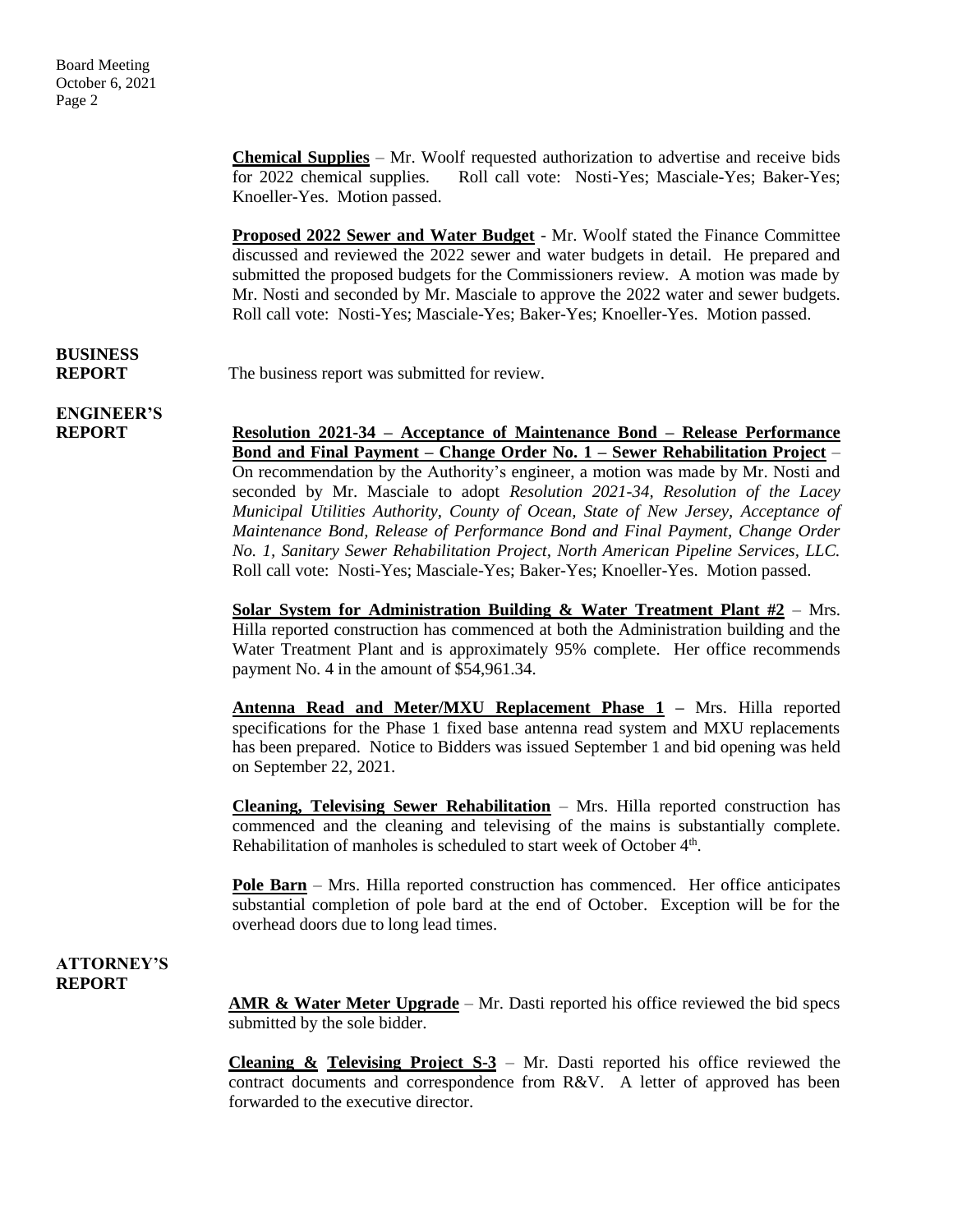**Legal Opinions** – Mr. Dasti reported his office forwarded to the executive director a very important recent Appellate Division decision regarding vaccine mandates.

**Pole Barn Application** – Mr. Dasti reported his office forwarded to the executive director a copy of the Resolution adopted by the Planning Board. A notice to proceed has been issued to the contractor.

**Sewer Rehabilitation for Central Trunk Line** – Mr. Dasti reported his office reviewed all closeout documents including the maintenance guarantee. A Resolution has been prepared.

### **AUDITOR'S**

**REPORT Accountant's Status Report – Month Ended August 31, 2021** – Mr. Waldron reported sewer and water revenues had a favorable variance for the month and year to date. Sewer and water expenses had a favorable variance for the month and year to date. User charges resulted in a favorable variance for the month for both water and sewer.

### **CORRESPONDENCE**

**Richard Wagenhoffer, Taurus Court**– Requesting relief of utility bill due to leaky dock faucet. Since the water from the leak did not go into the sewer system, a motion was made by Mr. Masciale and seconded by Mr. Nosti to grant an adjustment on the sewer charges in the amount of \$473.60 (74,000 gallons). Roll call vote: Masciale-Yes; Nosti-Yes; Baker-Yes; Knoeller-Yes. Motion passed.

**Orace Plummer, Elwood St.** – New customer requesting relief of utility bill due to filling pool without meter. A motion was made by Mr. Masciale and seconded by Mr. Nosti to grant a one-time adjustment on the sewer charges in the amount of \$244.70 (38,000 gallons). Roll call vote: Masciale-Yes; Nosti-Yes; Baker-Yes; Knoeller-Yes. Motion passed.

**Jonathan Murray, Harbor Rd.** – Requesting relief of utility bill due to broken pipe in vacant home. Since the water from the leak did not go into the sewer system, a motion was made by Mr. Masciale and seconded by Mr. Nosti to grant an adjustment on the sewer charges in the amount of \$512.92 (93,000 gallons). Roll call vote: Masciale-Yes; Nosti-Yes; Baker-Yes; Knoeller-Yes. Motion passed.

**Mr. & Mrs. Halo, M Street**– Requesting relief of utility bill due to expansion tank leak. Since the water from the leak did not go into the sewer system, a motion was made by Mr. Masciale and seconded by Mr. Nosti to grant an adjustment on the sewer charges in the amount of \$537.34 (85,000 gallons). Roll call vote: Masciale-Yes; Nosti-Yes; Baker-Yes; Knoeller-Yes. Motion passed.

Pamela Murphy, Tampa Rd. - Requesting relief of utility bill due to broken pipe in crawl space. Since the water from the leak did not go into the sewer system, a motion was made by Mr. Masciale and seconded by Mr. Nosti to grant an adjustment on the sewer charges in the amount of \$194.38 (45,000 gallons). Roll call vote: Masciale-Yes; Nosti-Yes; Baker-Yes; Knoeller-Yes. Motion passed.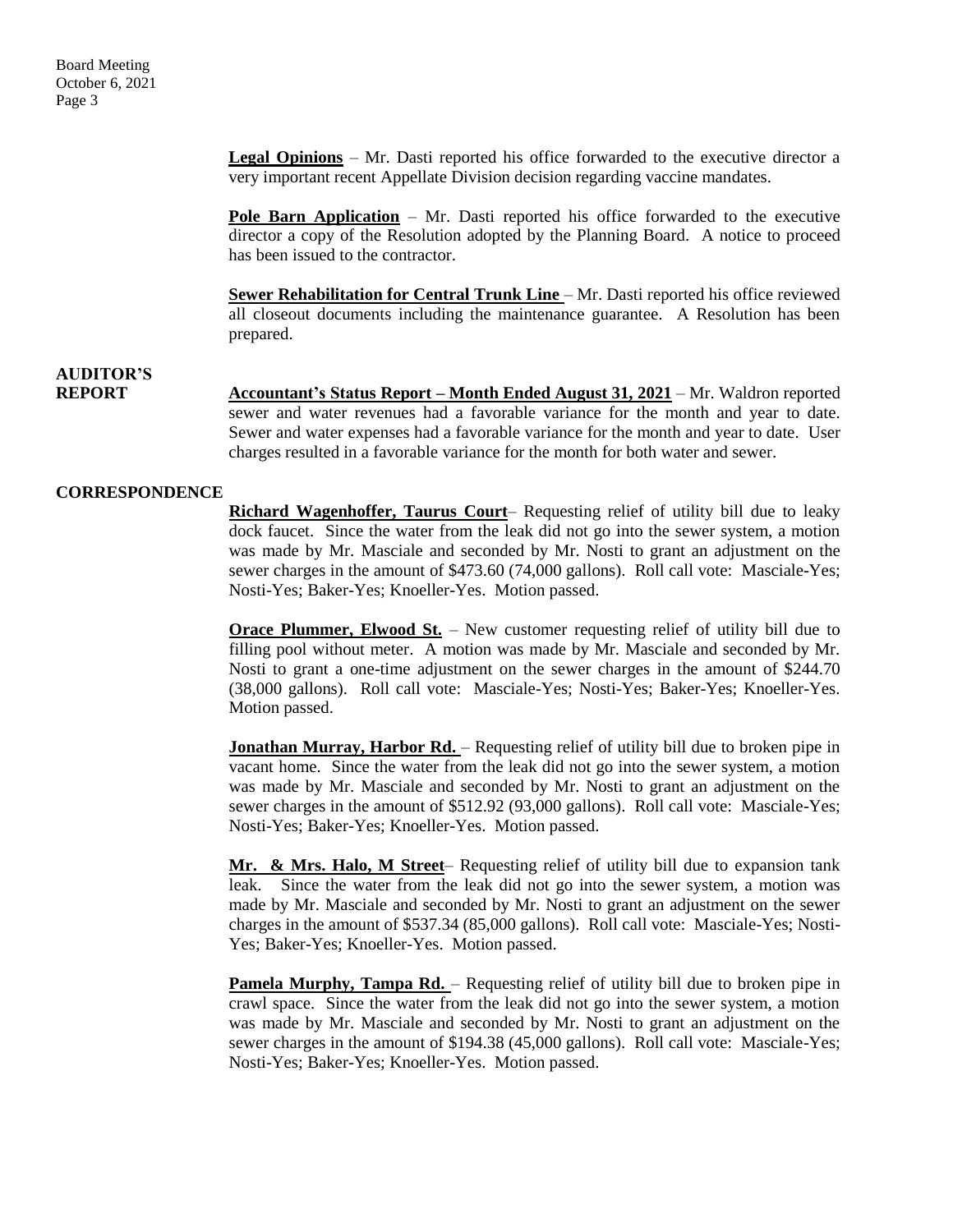**Theresa Sullivan, Wilbert Ave.** – Requesting relief of utility bill due irrigation piping leak. Since the water from the leak did not go into the sewer system, a motion was made by Mr. Masciale and seconded by Mr. Nosti to grant a one-time adjustment on the sewer charges in the amount of \$483.70 (72,000 gallons). Roll call vote: Masciale-Yes; Nosti-Yes; Baker-Yes; Knoeller-Yes. Motion passed. **Mr. & Mrs. Ciallella, Cedar Lake Point**– Requesting relief of utility bill due to pipe leak in crawl space. Since the water from the leak did not go into the sewer system, a motion was made by Mr. Masciale and seconded by Mr. Nosti to grant an adjustment on the sewer charges in the amount of \$521.40 (66,000 gallons). Roll call vote: Masciale-Yes; Nosti-Yes; Baker-Yes; Knoeller-Yes. Motion passed. **Crystal Forberg, Pineway Dr.** – Requesting relief of utility bill due to high usage. Since there was no justification for relief, a motion was made by Mr. Nosti and seconded by Mr. Baker to offer a payment plan and have the meter tested. Roll call vote: Nosti-Yes; Baker-Yes; Masciale-Yes; Knoeller-Yes. Motion passed. **OLD**<br>BUSINESS Chairman Knoeller executed contract for Cleaning & Televising sewer – Sewer Rate Trenchless Solutions. **NEW BUSINESS** There was no new business to discuss. **PUBLIC BUSINESS/ COMMENT** There was no public business/comment. **PAYMENT OF VOUCHERS WHEREAS**, the members of the Lacey Municipal Utilities Authority carefully examined all vouchers presented for payment of claims; **NOW, THEREFORE, BE IT RESOLVED** by the Lacey Municipal Utilities Authority that: 1. Said vouchers in the sum of \$369,929.69 be and the same are hereby approved to be paid. 2. Said vouchers are listed on the attached computer check register. A motion was made by Mr. Nosti and seconded by Mr. Masciale to adopt the above Resolution. Roll call vote: Nosti-Yes; Masciale-Yes; Baker-Yes; Knoeller-Yes. Motion passed. **ADJOURNMENT** There being no further business to discuss, the meeting was adjourned at 6:45 p.m. Respectfully submitted,

> Michele Kennedy Executive Secretary